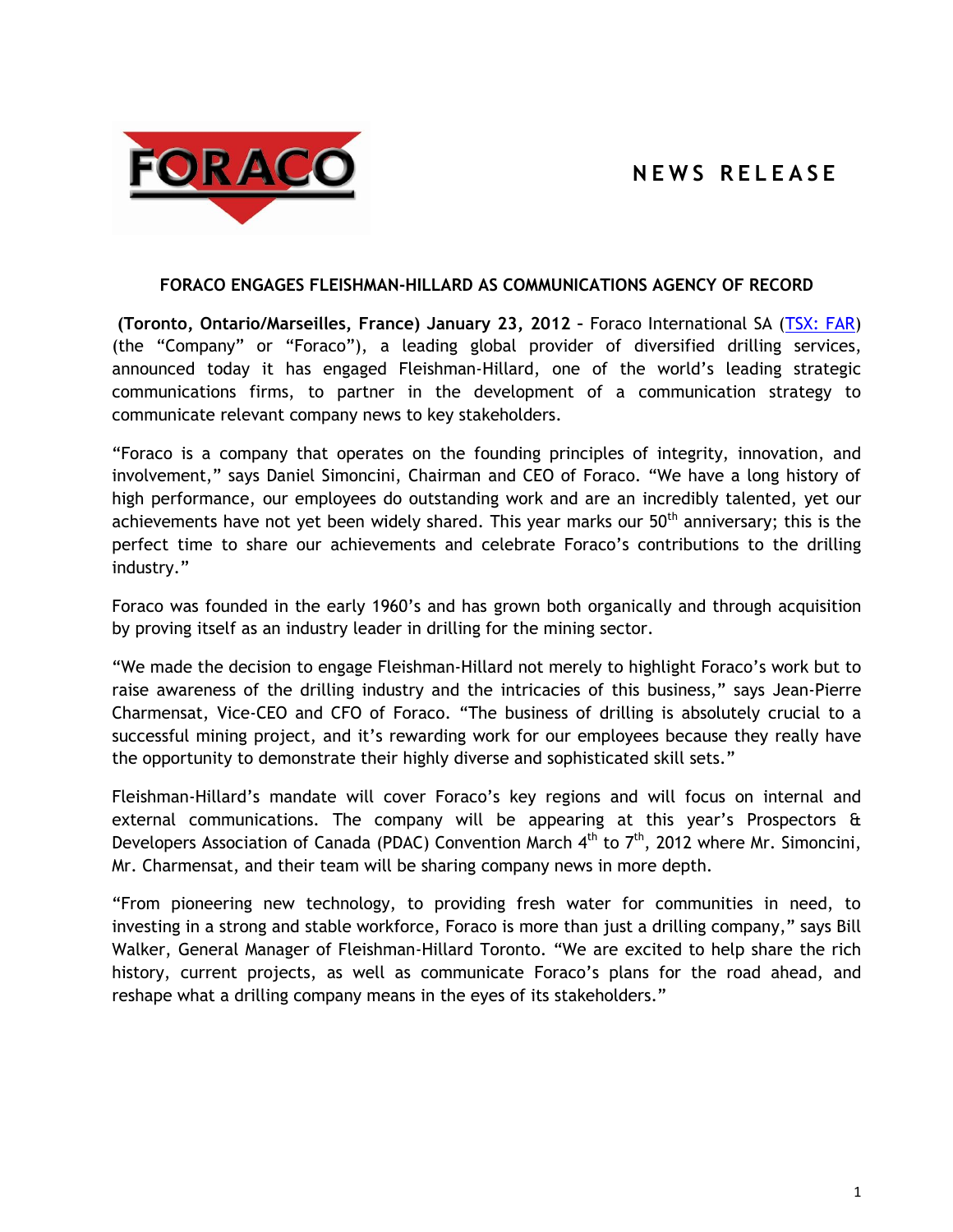## **About Foraco**

Foraco International SA [\(TSX: FAR\)](http://tmx.quotemedia.com/quote.php?qm_symbol=FAR&locale=EN) is a global leading drilling services company that provides turnkey solutions for mining, energy, water and infrastructure projects. Supported by its founding values of integrity, innovation and involvement, Foraco has grown into the third largest global drilling enterprise with operations in 22 countries across five continents. For more information about Foraco, visit www.foraco.com.

## **About Fleishman-Hillard**

Fleishman-Hillard Inc., one of the world's leading strategic communications firms, has built its reputation on creating integrated solutions that deliver what its clients value most: meaningful, positive and measurable impact on the performance of their organizations. The firm is widely recognized for excellent client service and a strong company culture founded on teamwork, integrity and personal commitment. Based in St. Louis, the firm operates throughout North America, Europe, Asia Pacific, Middle East, Africa and Latin America through its 80 owned offices. For more information, visit the Fleishman-Hillard website at [www.fleishmanhillard.com.](http://www.fleishmanhillard.com/)

Fleishman-Hillard is a part of Omnicom Group Inc. (NYSE: OMC) (www.omnicomgroup.com). Omnicom is a leading global advertising, marketing and corporate communications company. Omnicom's branded networks and numerous specialty firms provide advertising, strategic media planning and buying, interactive, direct and promotional marketing, public relations and other specialty communications services to more than 5,000 clients in more than 100 countries.

**- 30 -**

**For further information, please contact:** Sonia Tercas, Manager, Investor Relations **Andrew Addison, Fleishman-Hillard** Email: [tercas@foraco.com](mailto:tercas@foraco.com) Email: [andrew.addison@fleishman.ca](mailto:andrew.addison@fleishman.ca) Tel: (647) 351-5483 Tel: (416) 645-3648

#### *Caution concerning forward-looking statements*

*This press release may contain "forward-looking statements" and "forward-looking information" within the meaning of applicable securities laws. These statements and information include estimates, forecasts, information and statements as to management's expectations with respect to, among other things, the future financial or operating performance of the Company and capital and operating expenditures. Often, but not always, forward-looking statements and information can be identified by the use of words such as "may", "will", "should", "plans", "expects", "intends", "anticipates", "believes", "budget", and "scheduled" or the negative thereof or variations thereon or similar terminology. Forward-looking statements and information are necessarily based upon a number of estimates and assumptions that, while considered reasonable by management, are inherently subject to significant business, economic and competitive uncertainties and contingencies. Readers are cautioned that any such forwardlooking statements and information are not guarantees and there can be no assurance that such*